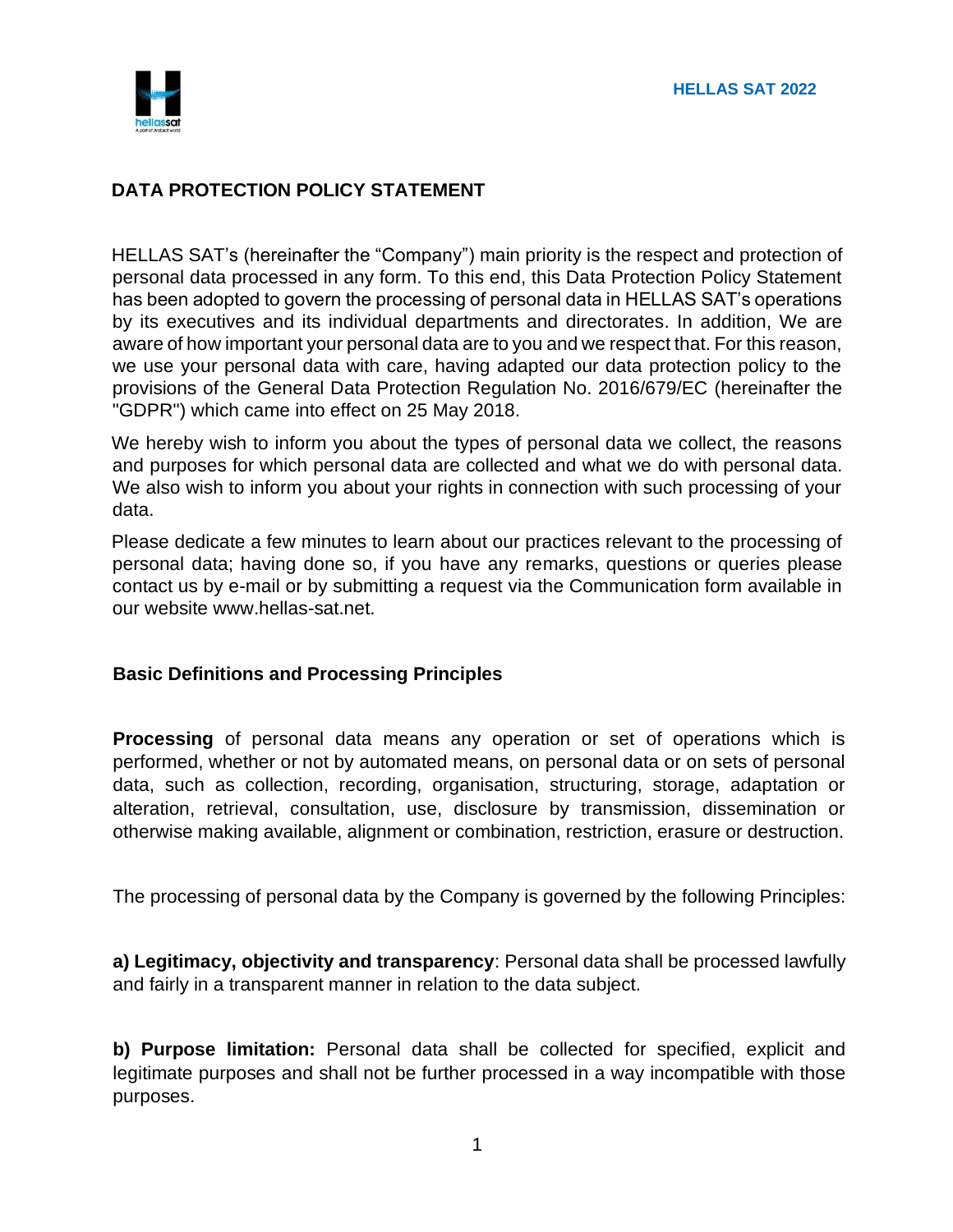

**c) Data minimisation:** Personal data shall be adequate, relevant and limited to what is necessary for the purposes for which they are processed.

**d) Accuracy:** Personal data shall be accurate and, where necessary, kept up to date; all reasonable steps shall be taken to ensure that personal data which are inaccurate in relation to the purposes for which they are processed are erased or rectified promptly.

**e) Limitation of the storage period:** Personal data shall be kept in a form which permits identification of data subjects for no longer than is necessary for the purposes for which the personal data are processed; personal data may be stored for longer periods, provided that the personal data will be processed only for archiving purposes in the public interest, for scientific or historical research purposes or for statistical purposes in accordance with Article 89(1) of the GDPR and provided that appropriate technical and organisational measures are in place to safeguard the rights and freedoms of the data subject.

**f) Integrity and confidentiality:** Personal data shall be processed in a manner that ensures appropriate security of such data, including protection against unauthorised or unlawful processing and accidental loss, destruction or damage, using appropriate technical or organisational measures.

**Accountability:** The Company as the Data Controller is responsible for and able to demonstrate compliance with the above Processing Principles.

#### **Who collects my data?**

#### **Greece office:**

The Company « HELLAS SAT SINGLE MEMBER SOCIETE ANONYME SATELLITE SYSTEMS AND COMMUNICATIONS SERVICES », trading name «HELLAS SAT» (hereinafter referred to as the «Company») has its registered office at 48, Konstantinoupoleos Street, Koropi, 19441 District of Attica, Greece.

### **Cyprus office:**

The Company «HELLAS SAT CONSORTIUM LTD.», trading name «HELLAS SAT» (hereinafter referred to as the «Company») has its registered office at 1, Panagias Galaktotrofousas Street, Kofinou, 7735 Larnaca, Cyprus.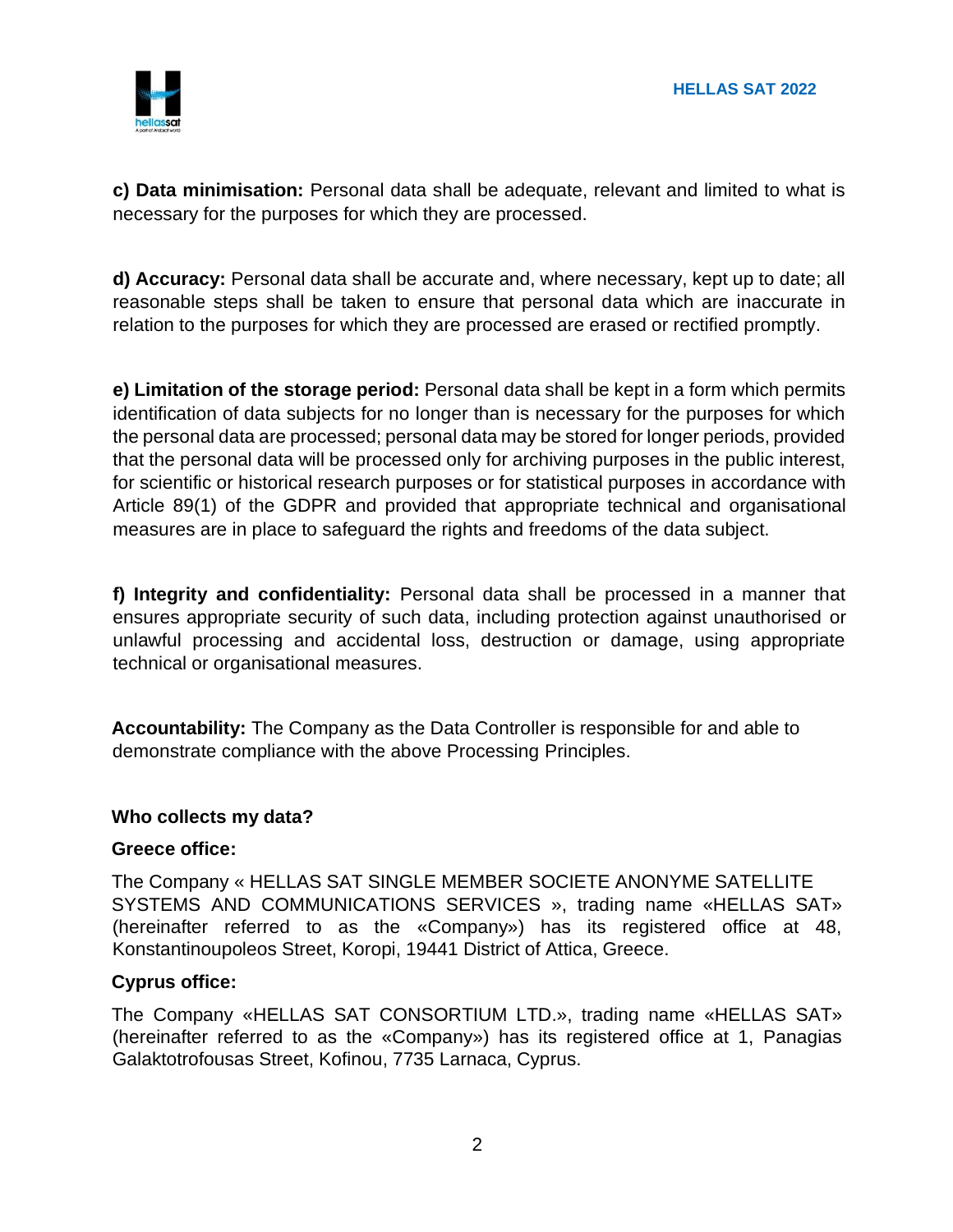

HELLAS SAT is the Data Controller, which means that it determines for what purposes the personal information held, will be used. It is also responsible for notifying the Data Protection Authority of data breaches. The Company was established in August 2001 and is a satellite services provider offering its services in Europe, Middle East and South Africa. In the period 2007-2015 also conducted business activities as a satellite internet services provider. In April 2013 the company Arabsat acquired the majority of the Company shares and since then the Company is a member of Arabsat Group.

This statement covers the collection of personal data by the Company during the development of its business activity, including its presence in websites, platforms and applications of third parties under the Terms of Use of our website.

It is noted that when you visit the Website of our Company, data are collected relevant to your interaction with the website and the installation of cookies (see our Cookie Policy). Third party websites in general apply their own Confidentiality Statements and their own Terms and Conditions. You are urged to read them prior to using the said websites.

# **What are the personal data collected?**

Personal Data means any kind of information relating to an identified or identifiable natural person (the «data subject»). An identifiable natural person is one who can be identified, directly or indirectly, in particular by reference to an identifier such as a name, an identification number, location data, an online identifier or to one or more factors specific to the physical, physiological, genetic, mental, economic, cultural or social identity of that natural person.

Due to the nature of the business of our Company, the Personal Data collected by the Company relate mainly to;

- a) employees
- b) prospective employees (during the recruitment and hiring process)
- c) visitors of the Company's premises
- d) partners
- e) customers
- f) website visitors

i.e. their personal data as well as information concerning exclusively their employment relationship with our Company. Employee health data are also collected, in connection with their sick leaves, as well as health data on employees and their dependents for their inclusion in the group insurance policy provided by our Company to its employees.

A small amount of Personal Data is also collected in relation to individual representatives of our active customers, these being legal entities to which we provide satellite service.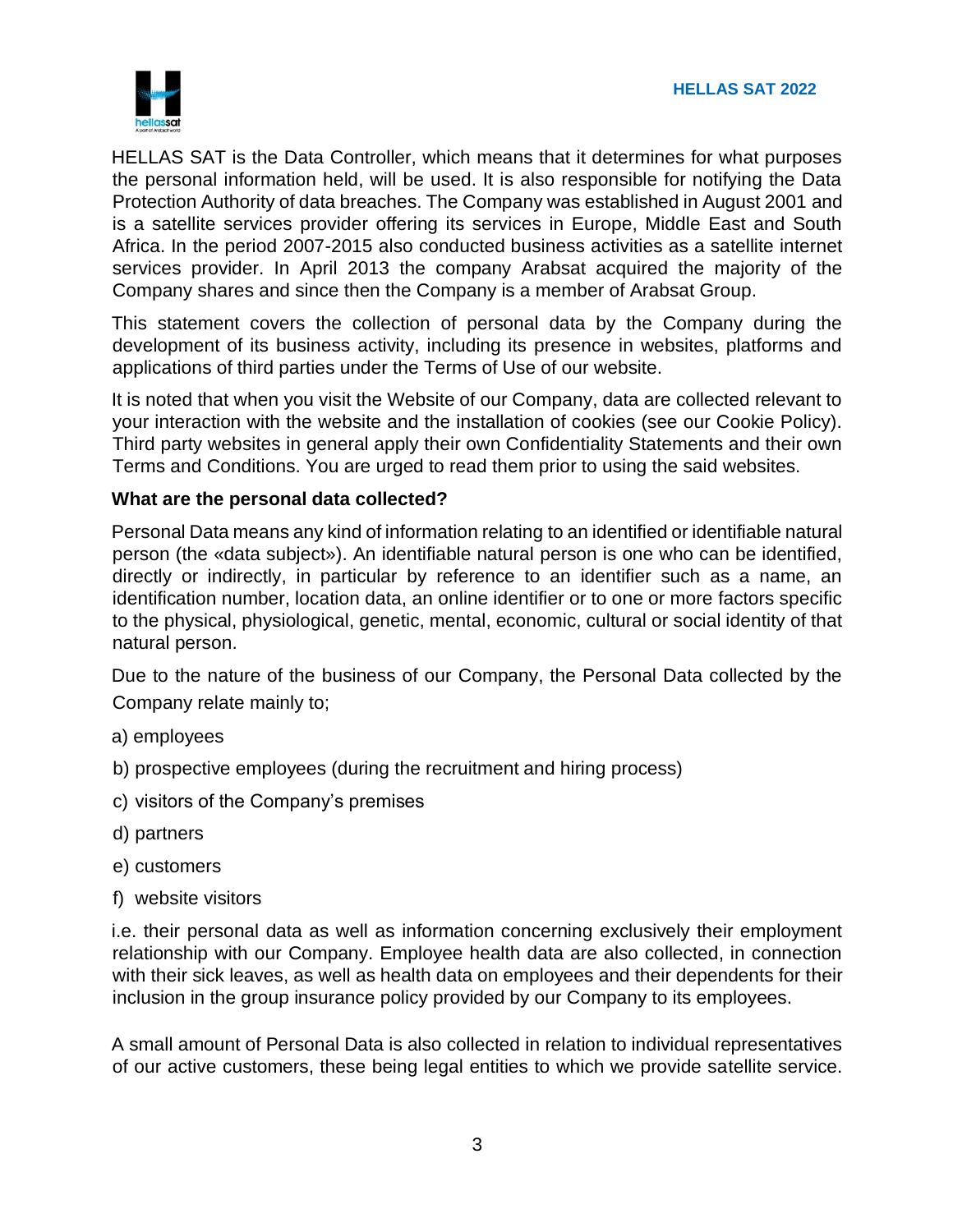

For example, the name, role and signature of a signatory to a contract with us, or contact details so we can liaise with the customer.

Further, Personal Data are collected in respect of natural persons entering the Company and its premises.

Finally, the Company keeps a record of non-active customers under the terminated satellite internet services operator business.

### **How are my personal data collected?**

We may collect personal data from various sources, namely:

- Personal data provided to our Company directly by the data subjects, such as details provided by employees and prospective employees, identity details of visitors to our premises, etc., including also health information given upon consent by the employees-data subjects.
- Personal data provided to us directly by our customers.
- Personal data collected from the video surveillance system (CCTV) installed at the entrance/exit of our premises, for the protection of persons, goods and critical infrastructure, with a relevant notice for data subjects in conformance with the applicable legislation.
- Personal data generated in the course of performance of the employment contract of each employee with the Company.
- Personal data collected from the insurance company or the employees, as applicable, in the context of the group policy for the employees and the relevant contractual relationship. It is noted that in this particular processing, the Company is both a Data Controller, in the context that it acts as an employer, and a Processor, in the context that it acts on behalf of the insurance company.
- Personal data collected from the mobile telephony operator that is the business partner of the Company.
- Personal data collected from persons entering the building premises of the Company and from the organizations that such persons represent.
- Personal data collected from (now inactive) customers of the Company in the context of the satellite internet services business.

We also receive and store specific types of personal data each time anyone interacts with us over the internet, i.e. when we use cookies and tracking technologies to obtain personal data and, furthermore, the web browser used by the internet user has access to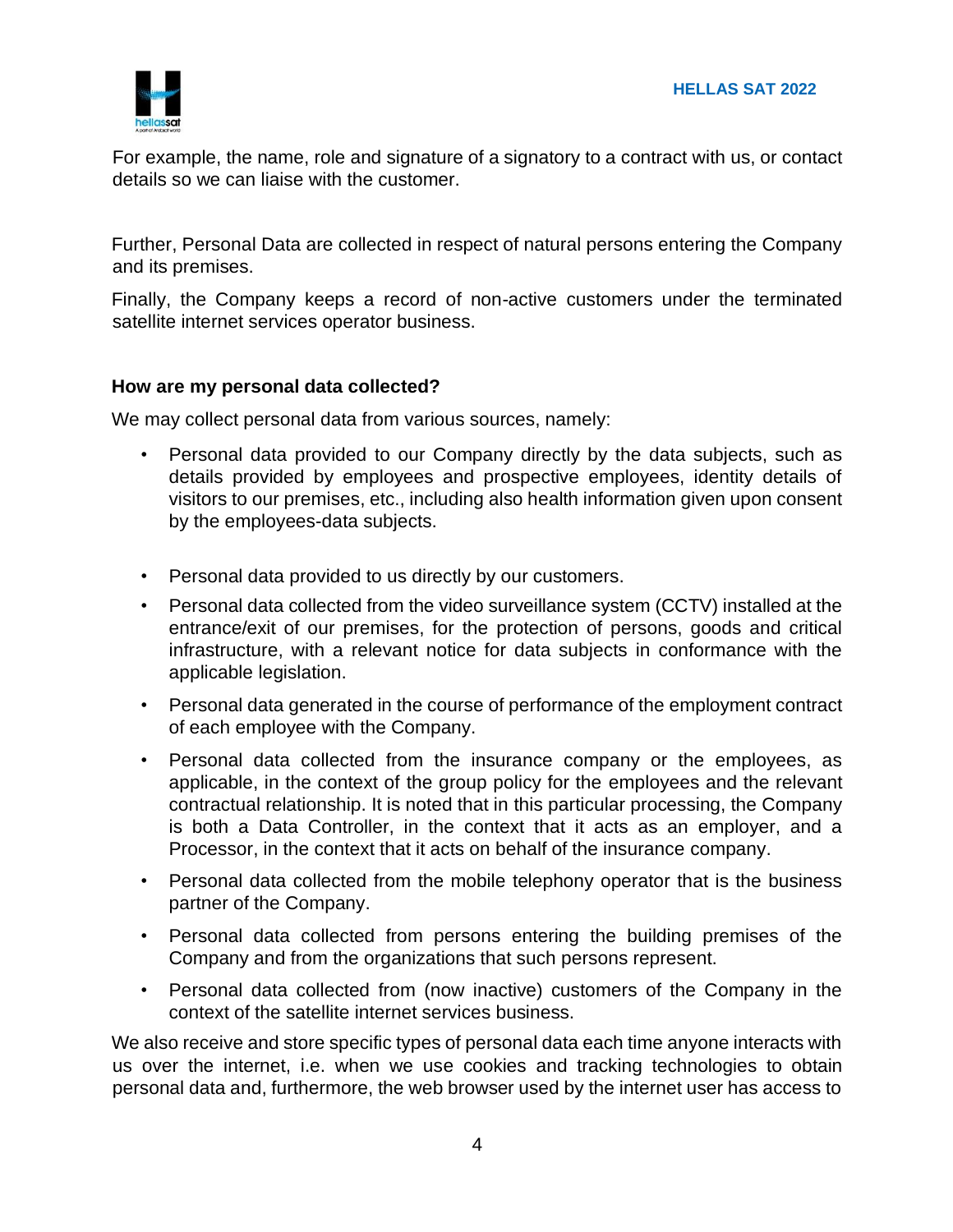

our website or our entries, as well as to other content displayed by the Company or for the Company in other websites.

It is pointed out that we do not collect personal data of special categories, other than health data as referred to herein, such as race, ethnic origin, religion, sexual orientation or genetic biometric data etc. which are classified as special data categories and are afforded an enhanced degree of protection in conformance with European data protection legislation.

# **Specifically on the privacy of minors**

Personal data on children may be collected exclusively in the context of the employment relationship with our employees, i.e. for the description of their family status in connection with matters relevant to earnings, labor rights, etc. as well as for the purpose of including minors/dependents in the group insurance policy provided to employees and for serving the said insurance contract. It is understood that such data are provided upon the consent of the person exercising parental responsibility over the child (see also below).

### **For what purpose are my data processed?**

The purpose of processing is commensurate with the specific function being performed; more specifically:

- The personal data of prospective employees, which they themselves provide during the individual candidate selection and evaluation stages (Full name, Address, Contact details, information on education-professional experience, date of birth, identity details, details on social security and tax identification details, family-related data, full name of spouse and details of children) are transmitted to the HR department, the respective hiring Department of the Company and to Management, for the purpose of informing the Company, for the purpose of evaluation and for conducting interviews, etc. for employee hiring and for the conclusion of the relevant cooperation agreement.
- The personal data of employees and business associates, that are provided upon their engagement, upon the conclusion of the employment/cooperation contract with the Company and throughout the term of such contract (in addition to the above, full personal details and details of children, information for the definition of earnings, working hours, details on social security, bank account, etc.), are transmitted to the HR Department for the purpose of the conclusion, performance or termination of the respective employment/cooperation contract.
- Furthermore, upon their engagement, the Company provides to the newly engaged employees information on the provided corporate assets (i.e. corporate mobile phones), accesses to electronic and physical files and work fields for the purpose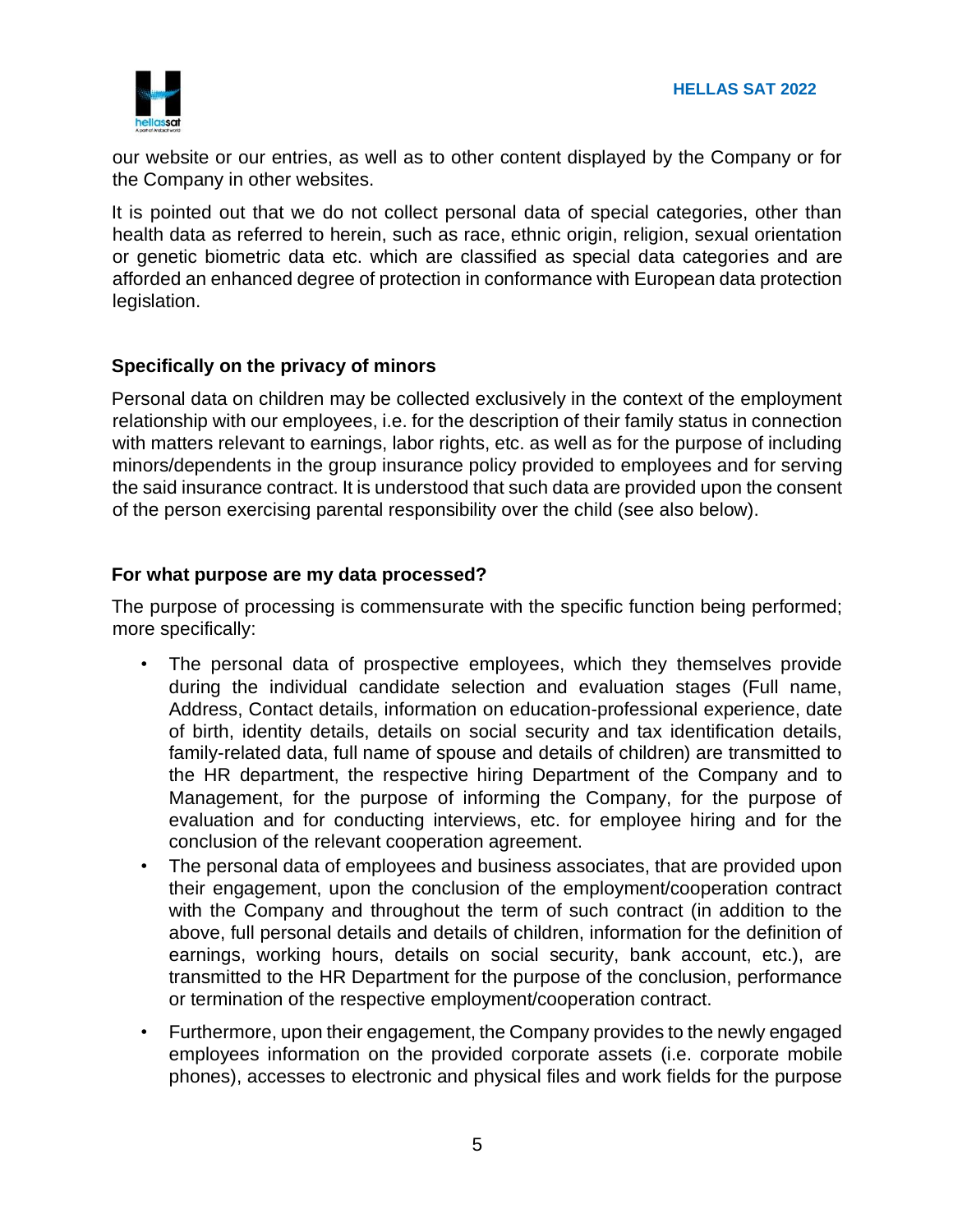

of performance of the employment contract. The corresponding data are collected and kept in the Human Resources Department.

- Personal data of employees concerning attendance, absence, hours of attendance, leaves, supporting medical certificates for sick leaves, are kept by the HR Department for the purpose of authorizing leaves, including sick leaves.
- Personal data concerning the performance of employees are provided by the heads of the individual departments also for the purpose of personnel evaluation by the Company.
- Personal health data of employees and their dependents are provided by the employees and by the respective insurance company, to the HR Department for the purpose of the inclusion of employees and their dependents in the group insurance policy provided by the Company as well as for the verification of expenses and payment of compensation to the insured beneficiaries; specifically the financial data (expenses, insurance premiums, compensation money) are provided to the Accounts Office of the Company for processing purposes.
- Personal data of employees concerning the use of corporate mobile phones (numbers dialled, charges), are provided to the HR Department by the respective mobile telephony operator for the purpose of monitoring corporate expenditure and for corporate business organization and handling purposes.
- The Company records the personal details of persons entering and exiting the Company premises (Full name, Identity Card/Passport Number, time of entry/exit), both in respect of its employees and for visitors, for reasons of security and protection of persons (employees) and property/goods (facilities and mechanical equipment). Incoming visitors provide their personal details themselves upon entry, which are matched to the respective personal details already transmitted to the Company by its business partners and similar parties with respect to persons sent by them. The collection of the relevant data is carried out by the building entrance security officer.
- Surveillance of the entrance and the other facilities and the critical infrastructure and mechanical equipment areas is also affected by video cameras in a CCTV system. Every person (employee or visitor) coming into the premises is advised in an appropriate, conspicuous and easy to understand manner (signs) that he/she enters an area which is under closed-circuit television surveillance for reasons of security and protection of persons, goods and critical infrastructure and is also advised of such other information as prescribed by law. Employees, moreover, are additionally advised in writing personally about the said systems and control and surveillance methods and other information as prescribed by law. The methods of control and surveillance and the purpose they serve shall not be an affront to the dignity of employees, they are limited to data directly related to the employment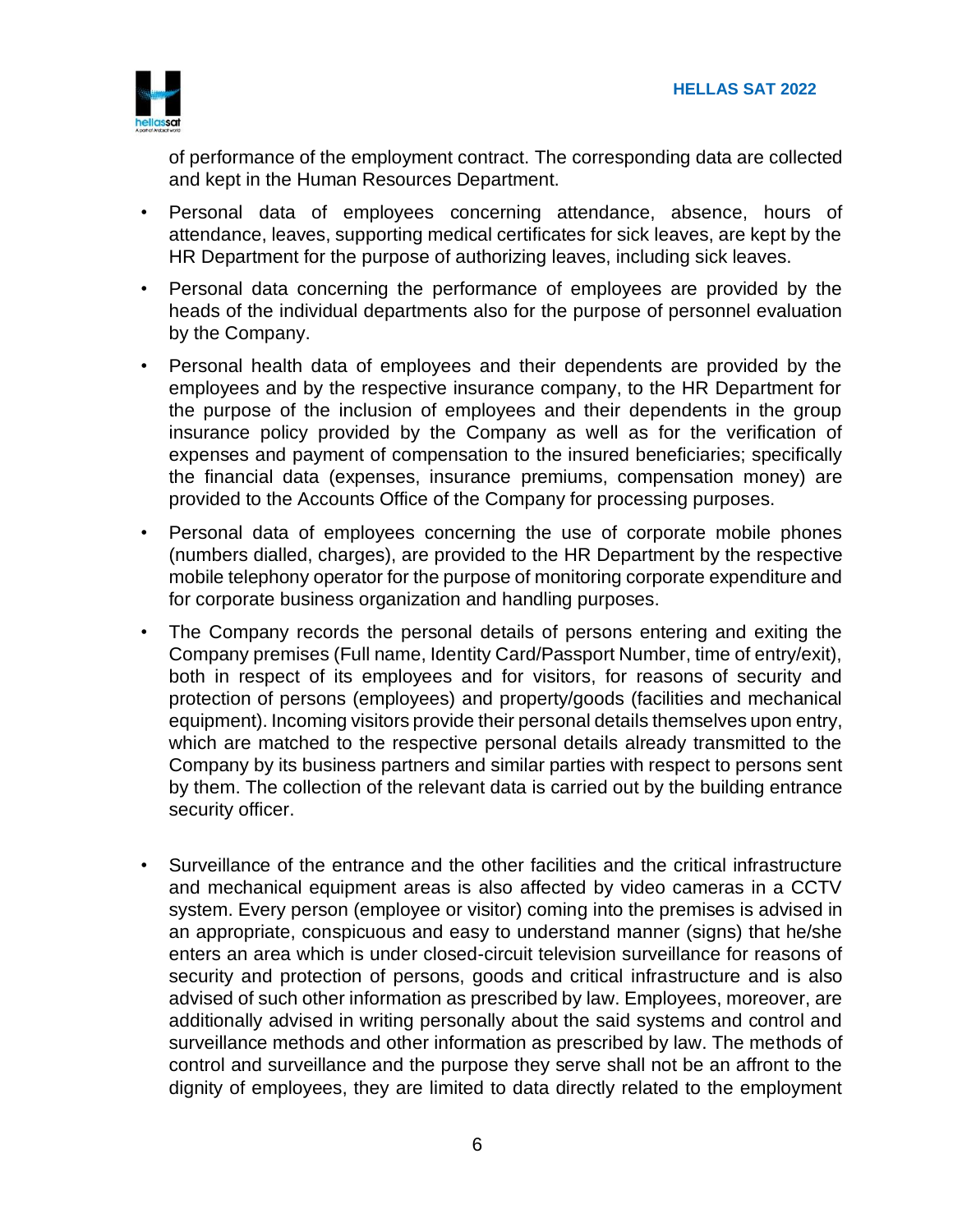

relationship and do not extend, to the extent possible, to the personal conduct, personal characteristics or personal internal and external contacts of employees. These data are collected and kept, in accordance with the legislation, by the security officer of the building.

- Such processing, i.e. the recording of personal information and the video surveillance of the entrance and the premises, is performed by the Company (as the data processor) also on behalf of a lessee (the data controller), a company operating in a separate space within the same building premises, in fulfilment of a contractual obligation undertaken by the Company as the lessor, vis-a-vis the said lessee, for the security of persons, goods and critical infrastructure. The relevant processing (data collection) is carried out by the security officer of the entrance of the premises. The Company delivers to the lessee only the information that pertains to the lessee.
- Personal data (details of customers, contracts and financial figures) relating to inactive contracts of the Company with customers for the provision of satellite internet services, a business activity terminated in 2015, are kept by IT, the Accounts Office and in physical records, for the purpose of complying with relevant contractual obligations and keeping the necessary tax accounting records.
- We may process any personal data collected by us to comply with, or enter into dialogue relating to, our legal or regulatory obligations; to the extent required to effectively participate in arbitration or litigation; or where required to respond to legal enquiries or to conduct investigations.

# **What is the legal basis of data processing?**

The collection and processing of personal data of the above data subjects is based on:

a) employees: ar. 6 par. 1b GDPR, because the processing is necessary for the performance of the working relationship with our company, but also ar. 6 par. 1c GDPR, because the processing is necessary for compliance with all labor law legal obligations to which our Company is subject;

Employees' data that are used for the group's insurance policy, are collected after the prior consent of the employees', in compliance with ar. 6 par.1a, ar. 6 par.2a GDPR. We must highlight that this extra insurance option is totally optional for our personnel, and it is given only as an option and not as any prerequisite for our contractual obligation;

b) prospective employees: ar. 6 par. 1b GDPR, in order to take steps at the request of prospective employees prior to entering into a contract;

c) visitors of the Company's premises: ar. 6 par.1f GDPR, because the security of natural persons and premises in our Company is a purpose of legitimate interest for our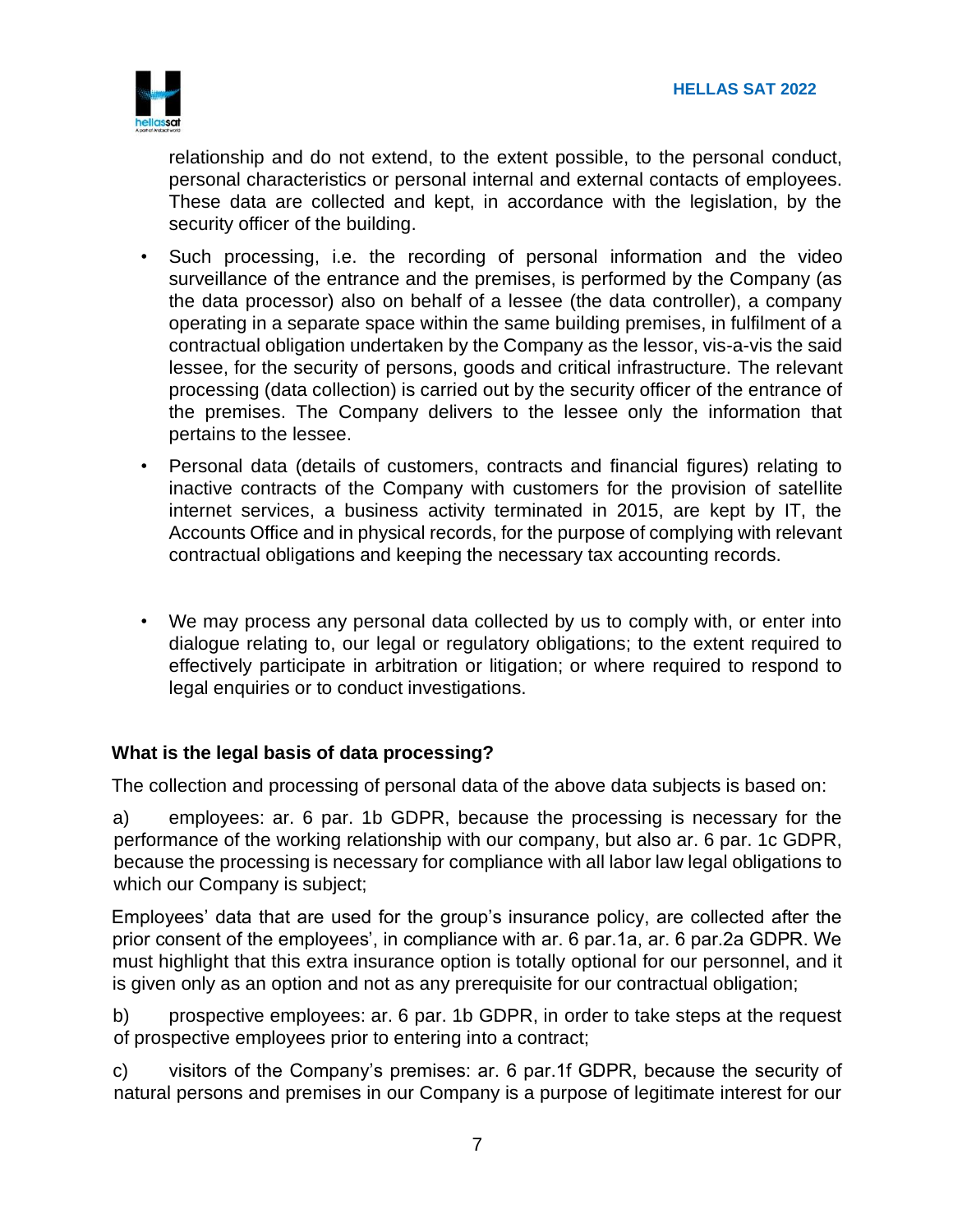

Company. We respect all personal data principles and fundamental rights and freedoms of data subjects;

d) partners: ar. 6 par. 1b GDPR, because the processing is necessary for the performance of the contractual relationship with our company, but also ar. 6 par. 1c GDPR, because the processing is necessary for compliance with all legal obligations to which our

Company is subject;

e) customers and former customers: ar. 6 par. 1b GDPR, because the processing is necessary for the performance of the contractual relationship with our Company which is based on the one hand on the cooperation contracts with partners and, on the other hand, the -expired- contracts for the provision of satellite internet to customers (an activity which ceased in 2015), but also ar. 6 par. 1c GDPR, because the processing is necessary for compliance with all legal obligations to which our Company is subject;

f) website visitors: ar. 6 par. 1a GDPR, as we obtain the explicit consent of website visitors before installing cookies on their devices, or before the subscribe to our newsletter; and

g) other legal requirements in connection with our legal and tax obligations in general (ar. 6 par. 1c GDPR), or for the purpose of safeguarding our own legitimate interests (ar. 6 par. 1f GDPR) (in the security of persons, goods and infrastructure, in optimizing productivity, to cooperate with law enforcement and regulatory authorities, to engage in litigation or arbitration, or to conduct investigations to protect our interests). We may also rely on necessity for the establishment, exercise or defense of legal claims or whenever courts are acting in their judicial capacity, to the extent that processing of special categories of personal data (for example, health data) is necessary for this purpose (ar. 9 par.2f GDPR).

# **Profiling**

The Company does not use personal data for profiling purposes.

# **Transfer of Data to Third Parties: To whom will my data be transmitted?**

The Company in principle does not transmit personal data to third parties, other than in the following cases. More specifically:

• The Company transfers personal data concerning its employees (full name, earnings, date of birth, tax identification number, social security number, annual leaves, home address and employment contract) to the company ARAB SATELLITE COMMUNICATIONS ORGANIZATION (ARABSAT), the majority shareholder of the Company since 2013, for the purpose of integrating IT systems and consolidating financial statements and achieving synergies between associated undertakings. The Recipient has its registered office in a third country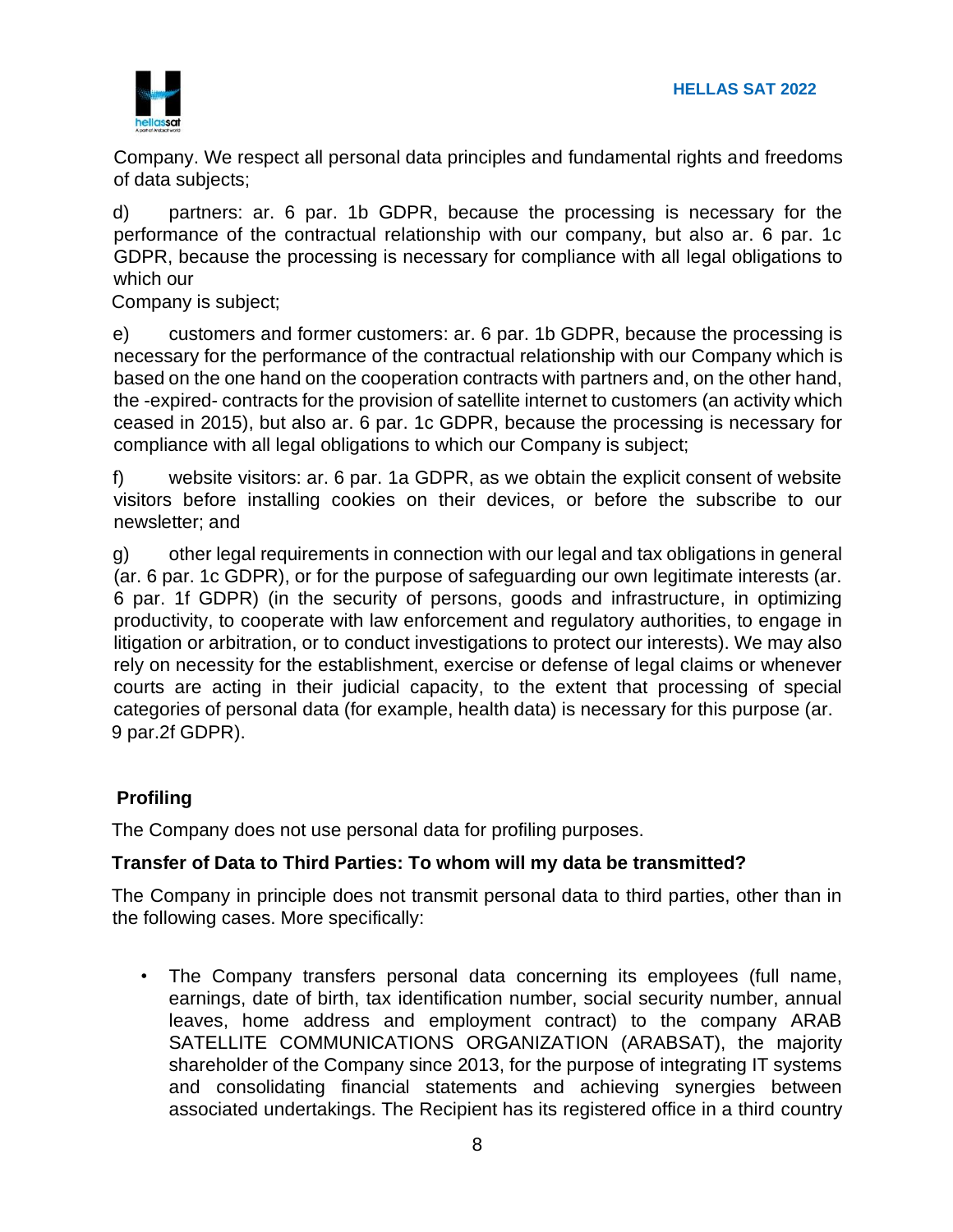

(Riyadh, Saudi Arabia). Data transfer is governed by the Standard Contractual Clauses approved by the European Commission, pursuant to article 46 para. 2 item (c) of the General Data Protection Regulation (GDPR). The said clauses contain adequate and appropriate safeguards on the protection of personal data, as determined by the European Commission pursuant to article 26, para. 4 of Directive 95/46/EC. No Authorization is required for such transfer with respect to the Company's Greek Office. The Company, as the data processor, has advised the Hellenic Data Protection Authority of such transfer. With respect to the (Company's) Cyprus Office the Company has undertaken all actions required by the Cyprus Authorities and applicable legislation which provide for granting of Authorization for such transfer.

- The Company transfers sensitive health data, concerning employees and dependents included in the group insurance policy provided to its employees, to the respective insurance company. The Company also transfers personal data concerning insurance premiums, insurance sums, medical referral certificates, medical reports and other medical documents from/to the insured persons (employees and dependents) to/from the insurance company, in the context of performance of the said insurance contract.
- Where we process any personal data collected by us to comply with, or enter into dialogue relating to, our legal or regulatory obligations; to the extent required to effectively participate in arbitration or litigation; or where required to respond to legal enquiries or to conduct investigations, we may disclose such personal data in connection with proceedings or investigations anywhere in the world to third parties, such as public authorities, the court service, law enforcement agencies, arbitrators, tribunals, regulators and/or third party litigants. These third parties will process your Personal Data for their own purposes and not on our instructions. Unless an alternative export mechanism has been identified, we will rely on Article 49(1)(e) of the GDPR (transfer is necessary for the establishment, exercise or defence of legal claims). We can provide copies of the safeguard relied upon in relation to any specific transfer, on request.
- It is pointed out that the said companies (ARABSAT and the insurance company) have access to personal data that are necessary for them in order to fulfil their specific functions and tasks, but they are prohibited from using them for any other purpose, and moreover they have in advance undertaken binding commitments vis-a-vis our Company with regard to their relevant obligations to not use data for a purpose other than the performance of processing, to observe confidentiality and in general to comply with the Regulation.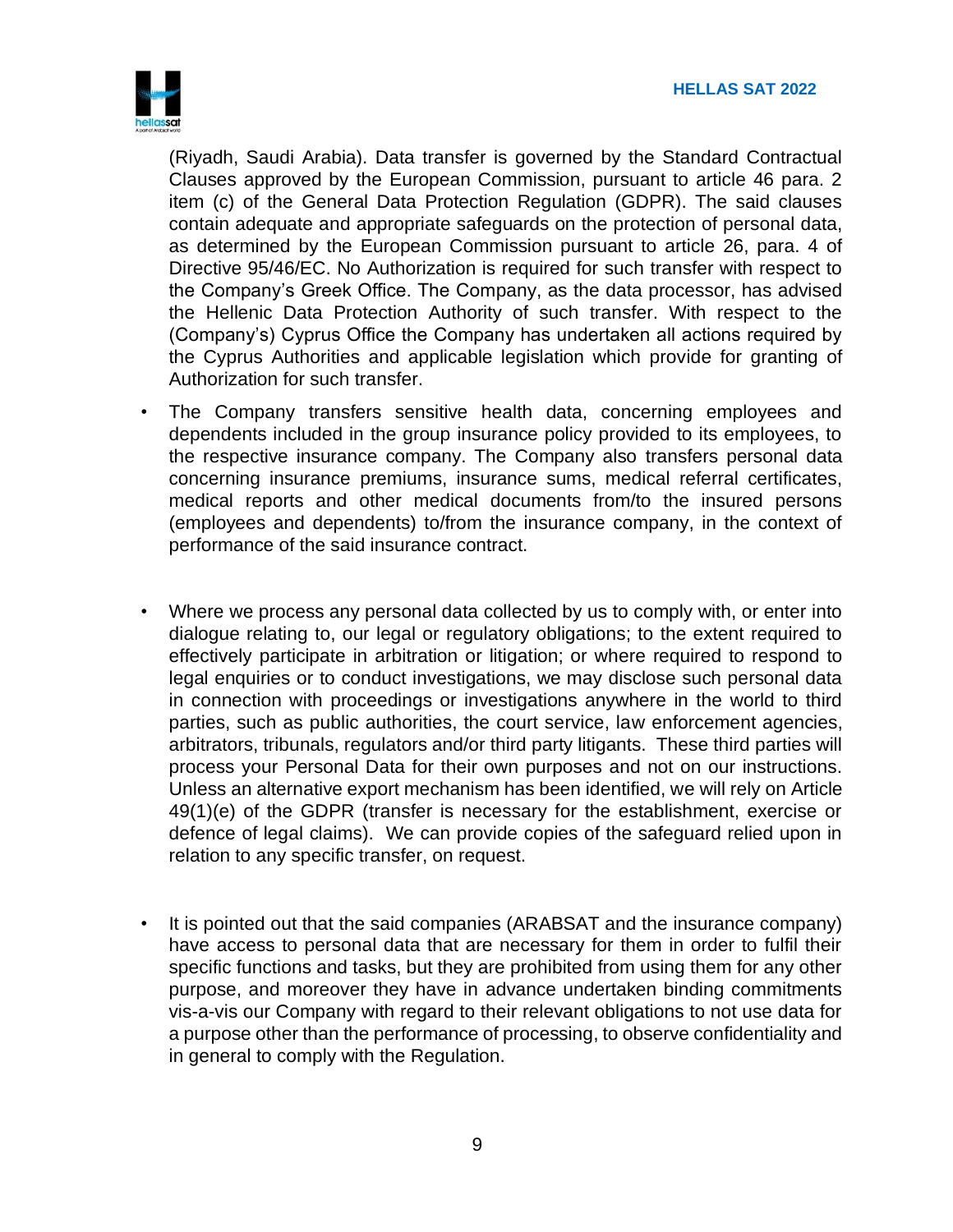

- Furthermore, the Company transfers personal data collected at the entrance/exit of its building premises to a lessee operating within the same premises, in fulfilment of a contractual obligation contained in the lease contract between the two companies. The data transferred pertain exclusively to persons coming in the premises of or visiting the said lessee. In this specific personal data processing task, our Company is the data processor on behalf of the lessee who is the data controller.
- For all of our data transfers, we have signed a Data Protection Agreement, according to ar. 28 GDPR, to ensure that our contractual obligations regarding personal data are transparent and committing.

### **For how long are my data stored?**

The data retention period depends primarily on the purpose of processing, given that even the retention of data constitutes an act of processing, which is permitted only if governed by the principles governing data processing. After the lapse of the data retention period, personal data are erased. If personal data is used for two or more purposes, we will retain it until the purpose with the latest period expires; but we will stop using it for the purpose with a shorter period once that period expires. More specifically:

- Personal data of prospective employees are stored in a mail server and a fileserver, accessible to the obligated persons of HR and Management, for a period of one year as of the completion of the selection-recruitment procedure. Such retention serves the purpose of a possible future re-evaluation of candidates by the Company.
- Personal data of employees (and associates), i.e. those parties having entered into an employment/work agreement with the Company, are kept in physical records and in a fileserver by the HR Department in principle for as long as the employment/engagement relationship is in effect. Following the termination of this relationship, howsoever occurring, the relevant data are stored for a maximum period of twenty years, a period during which a legal requirement for the processing thereof may arise, such as for instance in the context of investigation of a criminal offence where an employee may be involved, in case of a tax audit, etc. The above also applies in connection with information on corporate assets provided to employees, on their access to electronic and physical files and work fields and corporate mobile phones, for the purpose of performance of the work relationship; the above also applies with respect to personal data concerning employee leaves (attendance, absence, hours of attendance, leaves, medical certificates in support of sick leaves) and personnel evaluation.
- Personal health data of employees and their dependents are provided to the HR Department by employees and by the insurance company in the context of the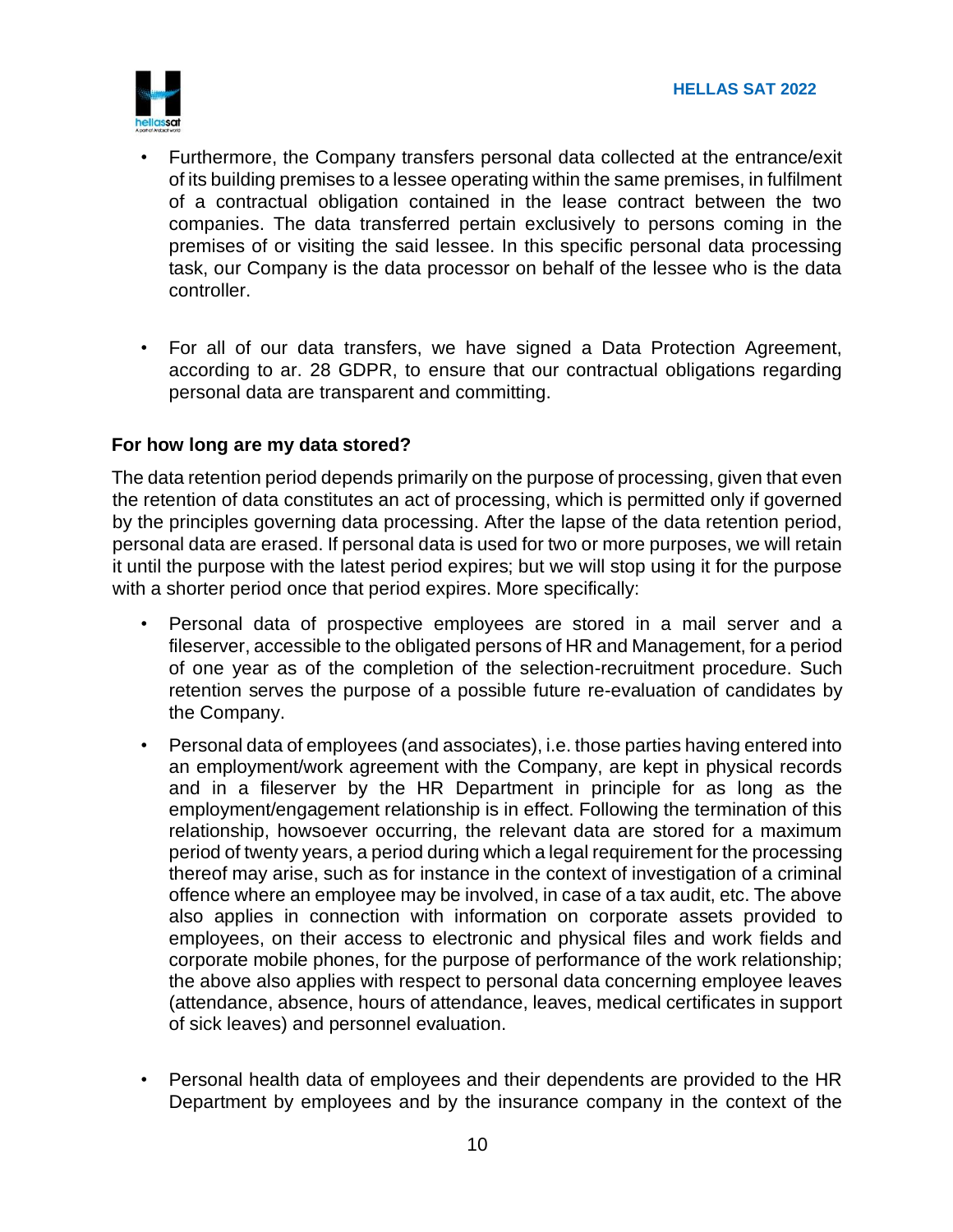

group insurance policy and are kept in physical records, the mail server and the fileserver until the end of the employment relationship. After the termination of the employment relationship, the said data are stored for up to 5 years following the end of the calendar year in which the employment relationship was terminated, unless otherwise directed by the insurance company. Purely financial information on the insurance contract is retained for as long as a tax audit of the respective fiscal years may be conducted.

- Personal data of visitors of our building premises are kept at the Reception until the respective visitors' register is full and are then kept for up to 20 years at the IT – Building Management office. The Company promptly erases from its own records the data of visitors that the Company transfers to another company (lessee) that operates in a separate space within the same building premises as the Company.
- Personal data of employees and visitors from the closed-circuit video surveillance system operating in the building premises, including the entrance and selected work areas, are stored for seven (7) days in a CCTV recorder, subject to specific legislation provisions applicable to specific categories of data controllers. In case of an incident relevant to the purpose of processing, the data controller is permitted to store in a separate file the images in which the specific incident has been recorded, for three (3) months. After the lapse of the said time period, the data controller may store the data for a longer period in exceptional cases only where further investigation into the incident is required. In such a case, the data controller is required to advise the Data Protection Authority about the necessary period during which such images are to be stored.
- Personal data concerning inactive contracts of the Company for the provision of satellite internet services, a business terminated in 2015, are stored by the IT department, the Accounts Office as well as in physical records, for as long as it is possible that a claim may be raised in connection with the fulfilment of the related contractual obligations, i.e. for a period of 5 years after the end of the year in which the respective contractual relationship was terminated, as well as for the purpose of the Company complying with its tax obligations, as prescribed by the tax legislation as applicable from time to time.
- Please note that these periods may be extended where reasonably necessary (for example where we are required to do so by law or by a regulator, for example, "pending trial " or to exercise our legal rights or defend our legal position).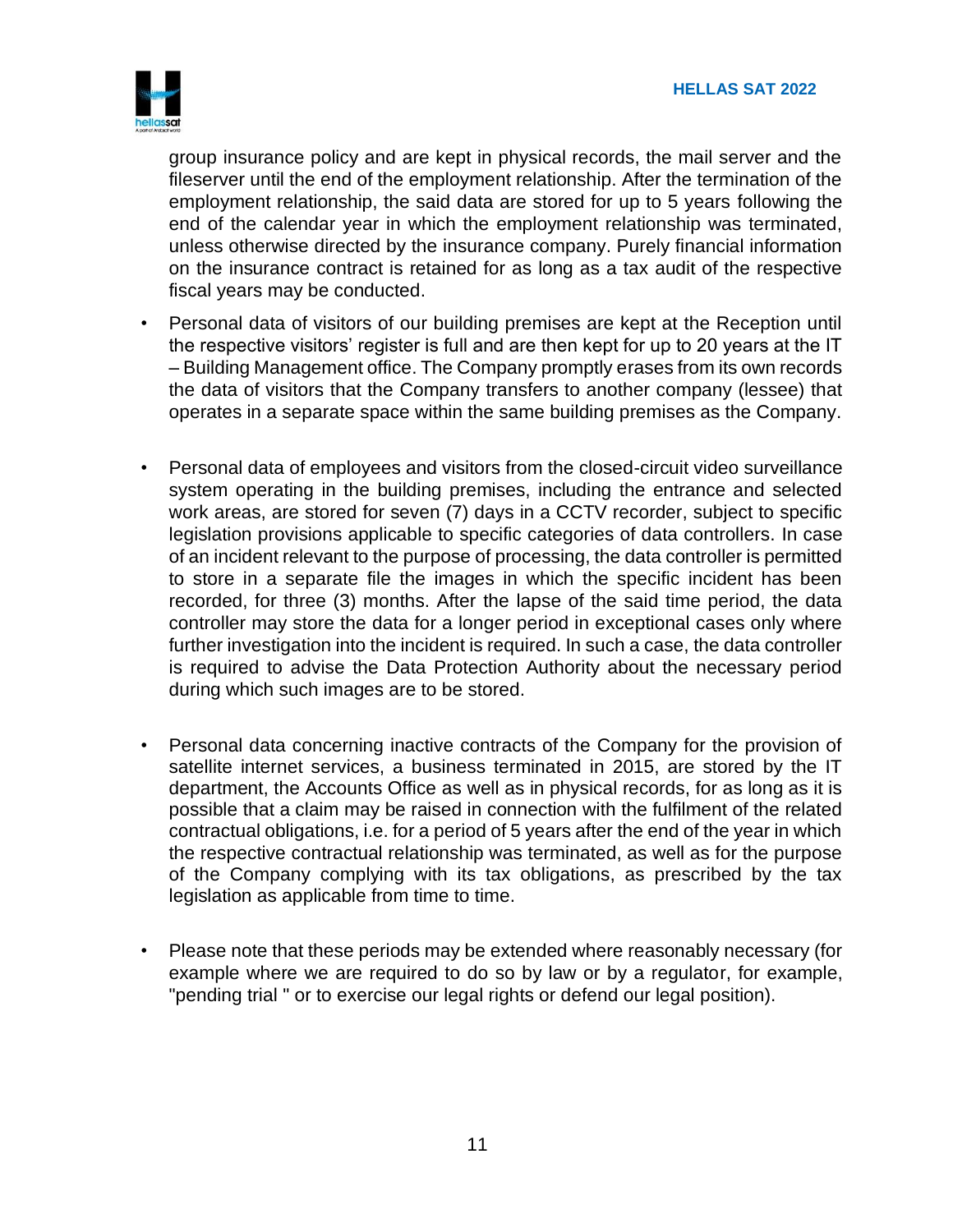# **What is my data protection rights?**

The processing of your personal data is associated with rights to which you are entitled in respect thereto which, without prejudice to any law provisions that may limit the exercise thereof, are the following:

- The right to information. You have the right to obtain clear, transparent and intelligible information about how we use your personal data and what your rights are. For this purpose, we provide you with this information in the present Data Protection Policy - Statement and we urge you to contact us for the provision of any clarifications thereon.
- The right to access and rectification. You have at all times the right of access to your personal data and the right to request that your personal data be rectified and updated.
- The right to data portability. The personal data you have provided to us are portable; this means that they can be moved, copied or transmitted by electronic means.
- The right to erasure. Should you at any time withdraw your consent to the processing of your data, you have the right to request that we erase your personal data.
- The right to restriction of processing. You have the right to request the restriction of the processing of your personal data.
- The right to withdraw your consent. If you have given your consent to the processing of your personal data, you have the right to withdraw your consent at any time by contacting us using any of the methods specified herein.
- The right to object is applicable in connection with data processing for direct marketing purposes (e.g.to receive informative email messages from us).
- The right to lodge a complaint with the Data Protection Authority. You have the right to lodge a complaint directly with the local supervisory Data Protection Authority concerning the manner in which we process your personal data. You can contact the Greek Data Protection Authority at complaints@dpa.gr, or at its premises at Leoforos Kifisias 1-3, 11523, Athens, Greece. You can contact the Office of the Commissioner of Data Protection in Cyprus, at commissionerdataprotection.gov.cy, or at its premises at Iasonos 1, 1082 Nicosia, Cyprus.
- Rights relevant to automated decision-making. You have the right to be excluded from decision-making which is based solely on automated processing and which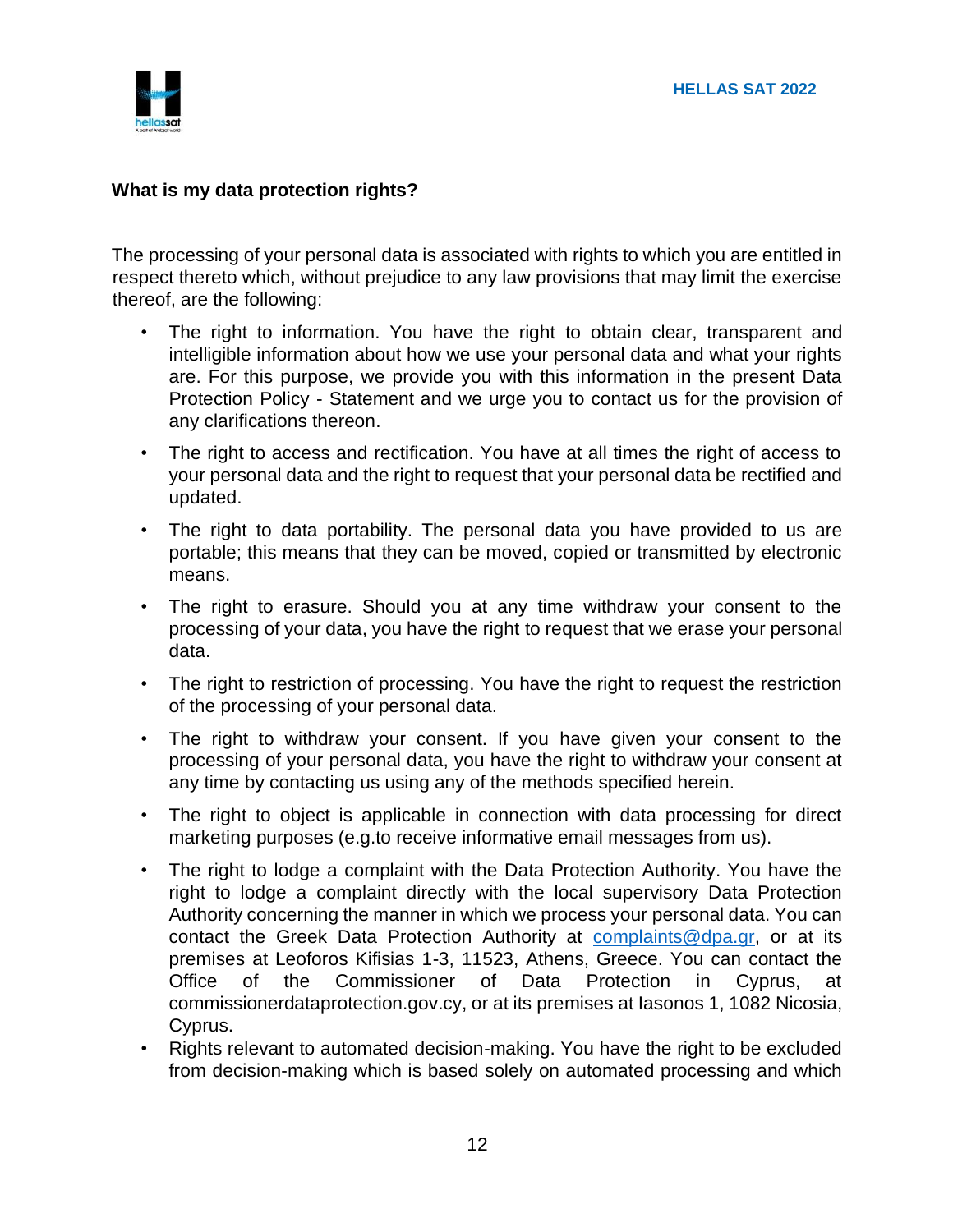

has legal or other significant consequences for you. More specifically, you have the right:

- o to obtain human intervention;
- o to express your point of view;
- o to request explanations with respect to a decision that is the result of an evaluation, and
- o to contest this decision.

In case you exercise any of your above rights, we shall take all steps possible in order to satisfy your request within a reasonable time period and at the latest within one (1) month as of the identification of your request, advising you in writing about the satisfaction of your request or about the reasons, if any, that prevent the exercise of the relevant right on your part and/or the satisfaction of one and/or more of your rights, under the General Data Protection Regulation. It is pointed out that in certain cases the satisfaction of your relevant requests may not be possible, such as for instance when the satisfaction of the right contravenes an obligation under the law or runs contrary to the contractual legal basis for the processing of your data.

If, however, you consider that any of your rights or a legal obligation of our Company in connection with Personal Data Protection is infringed, you may lodge a complaint with the competent supervisory authority, namely the Hellenic Data Protection Authority (HDPA) at the following link: www.dpa.gr. It would, however, be more beneficial for our relationship with you and for our own improvement if we were given the opportunity to hear your concerns directly from you and to address them; we therefore request that, prior to proceeding with any action with the Authority, you communicate first with us, at the contact details provided below.

### **How are my personal data protected?**

We have implemented appropriate organizational and technical measures to protect your personal data against abuse, interference, loss, unauthorized access, alteration or disclosure. Such measures include appropriate measures for access control, technical security of information as well as ensuring that personal data are encrypted, pseudonymized and anonymized, where this is necessary and feasible.

Access to your personal data is permitted only to competent employees and associates of our Company and only if necessary, for supporting the business of our Company, and such access is subject to strict confidentiality contractual obligations when processing is delegated to and performed by third parties.